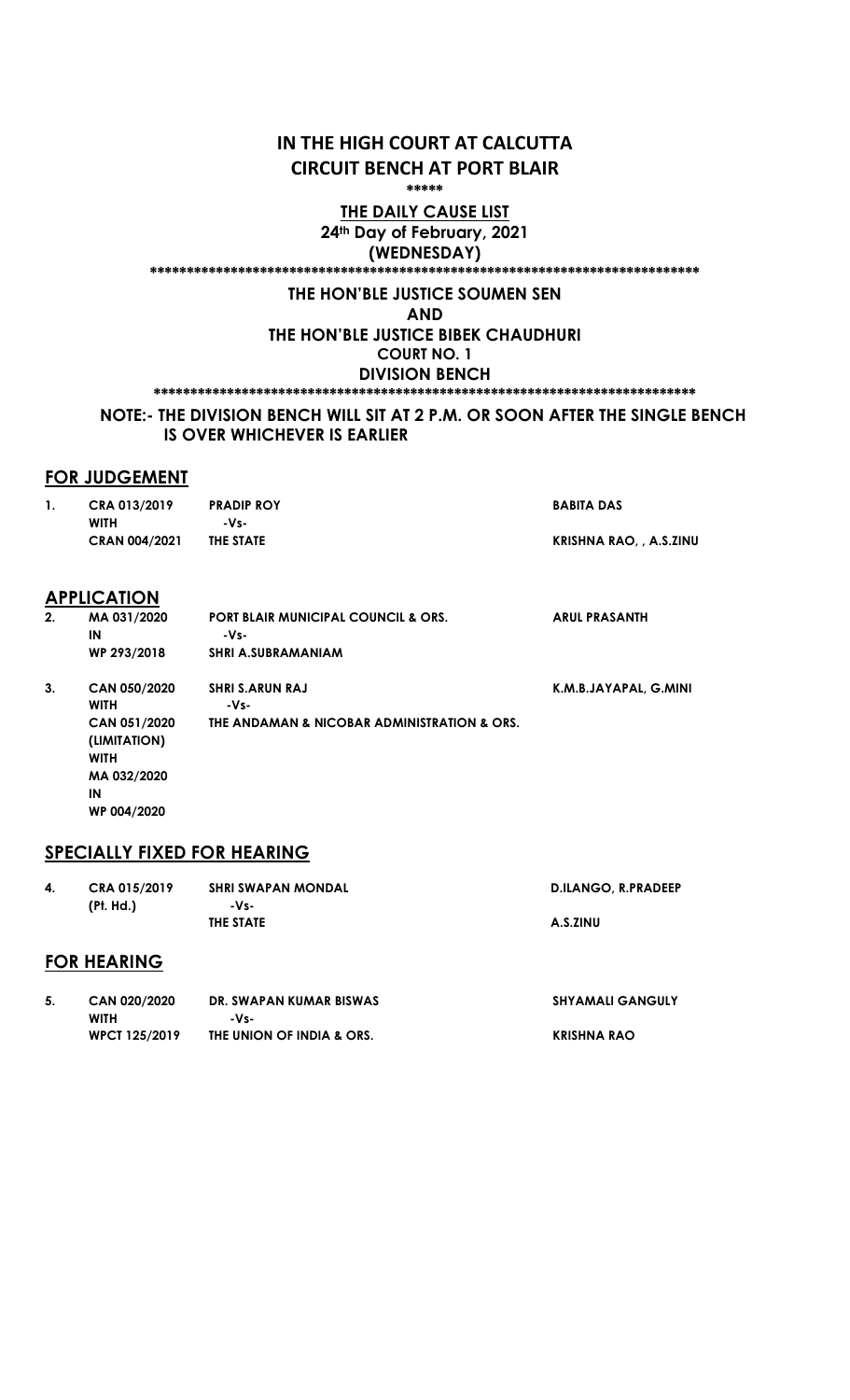## IN THE HIGH COURT AT CALCUTTA CIRCUIT BENCH AT PORT BLAIR

\*\*\*\*\*

### THE DAILY CAUSE LIST 24th Day of February, 2021

(WEDNESDAY) \*\*\*\*\*\*\*\*\*\*\*\*\*\*\*\*\*\*\*\*\*\*\*\*\*\*\*\*\*\*\*\*\*\*\*\*\*\*\*\*\*\*\*\*\*\*\*\*\*\*\*\*\*\*\*\*\*\*\*\*\*\*\*\*\*\*\*\*\*\*\*\*\*\*\*\*\*\*\*\*\*

### THE HON'BLE JUSTICE SOUMEN SEN COURT NO. I

#### SINGLE BENCH \*\*\*\*\*\*\*\*\*\*\*\*\*\*\*\*\*\*\*\*\*\*\*\*\*\*\*\*\*\*\*\*\*\*\*\*\*\*\*\*\*\*\*\*\*\*\*\*\*\*\*\*\*\*\*\*\*\*\*\*\*\*\*\*\*\*\*\*\*\*\*\*\*\*\*\*\*\*\*\*\*

### TO BE MENTIONED

| 1.  | WPA 3381/2021                     | SMARTSPACE INFRASTRUCTURE PRIVATE LIMITED & ORS.                                                                        | SHYAMAL SARKAR, M.MUKHERJEE            |
|-----|-----------------------------------|-------------------------------------------------------------------------------------------------------------------------|----------------------------------------|
|     |                                   | -Vs-<br>UNION OF INDIA & ORS.                                                                                           | <b>PROBAL MUKHERJEE</b>                |
|     | <b>MOTION</b>                     |                                                                                                                         |                                        |
| 2.  | CO 011/2020                       | SHRI E.KRISHNA<br>-Vs-                                                                                                  | <b>GOPALA BINNU KUMAR</b>              |
| 3.  | WP-A 9864/2020                    | <b>SHRI KALIMUTHU K</b><br><b>SHRI SANIYA SUBASH</b><br>-Vs-                                                            | <b>GOPALA BINNU KUMAR</b>              |
|     |                                   | <b>NATIONAL MEDICAL COMMISSION &amp; ORS.</b>                                                                           | <b>KRISHNA RAO, TASNEEM</b>            |
| 4.  | WP 041/2021                       | <b>SHRI SIDHARTH SUD</b><br>-Vs-<br>THE SUPERINTENDENT OF POLICE & ORS.                                                 | <b>RAJINDER SINGH, TAPAN KUMAR DAS</b> |
| 5.  | WP 046/2021                       | <b>SHRI M.MEGHAVARNAM &amp; ORS.</b><br>-Vs-<br>THE DIRECTOR GENERAL OF SHIPPING & ORS.                                 | ANJILI NAG, SHIPRA MANDAL              |
| 6.  | WP 048/2021                       | <b>SHRI A.SUNDAR</b><br>-Vs-<br>THE DEPUTY COMMISSIONER & ANR.                                                          | <b>GOPALA BINNU KUMAR</b>              |
| 7.  | WP 050/2021                       | <b>SHRI MOLOY DAS &amp; ANR.</b><br>-Vs-<br>THE CHIEF SECRETARY & ORS.                                                  | <b>ROSHAN GEORGE</b>                   |
| 8.  | WP 051/2021                       | <b>SHRI NEPAL MONDAL</b><br>-Vs-<br>THE DEPUTY COMMISSIONER & ANR.                                                      | <b>S.K.GOLDER</b>                      |
| 9.  | WP 052/2021                       | <b>SHRI MOHAMMED IBRAHIM</b><br>-Vs-<br>THE DEPUTY COMMISSIONER & ANR.                                                  | <b>S.K.GOLDER</b>                      |
| 10. | WP 053/2021                       | <b>SHRI R.GANESHAN</b><br>-Vs-<br>THE SECRETARY & ORS.                                                                  | <b>S.K.GOLDER</b>                      |
| 11. | WP 055/2021                       | <b>SMT. BABITA</b><br>-Vs-                                                                                              | TAPAN KUMAR DAS, B.SAMANTA             |
| 12. | WP 056/2021                       | THE ANDAMAN & NICOBAR STATE COOPERATIVE BANK<br>LTD. & ORS.<br>SMT.SHASHI PURNIMA<br>-Vs-<br>THE CHIEF SECRETARY & ORS. | K.M.B.JAYAPAL, G.MINI                  |
|     | <b>APPLICATION</b>                |                                                                                                                         |                                        |
| 13. | CAN 048/2020<br>IN<br>WP 059/2020 | <b>SHRI G.P.MANI</b><br>-Vs-<br>ANDAMAN NICOBAR ISLANDS INTEGRATED                                                      | <b>GOPALA BINNU KUMAR</b>              |

|     | ш<br>WP 059/2020                   | - v >-<br>ANDAMAN NICOBAR ISLANDS INTEGRATED<br>DEVELOPMENT CORPORATION LIMITED (ANIIDCO) & ANR. |                      |  |
|-----|------------------------------------|--------------------------------------------------------------------------------------------------|----------------------|--|
| 14. | CAN 019/2021<br>IN<br>WP 2751/2021 | THE INDIA RED CROSS SOCIETY & ANR.<br>-Vs-<br>THE ANDAMAN & NICOBAR ADMINISTRATION & ORS.        | <b>MOHD. TABRAIZ</b> |  |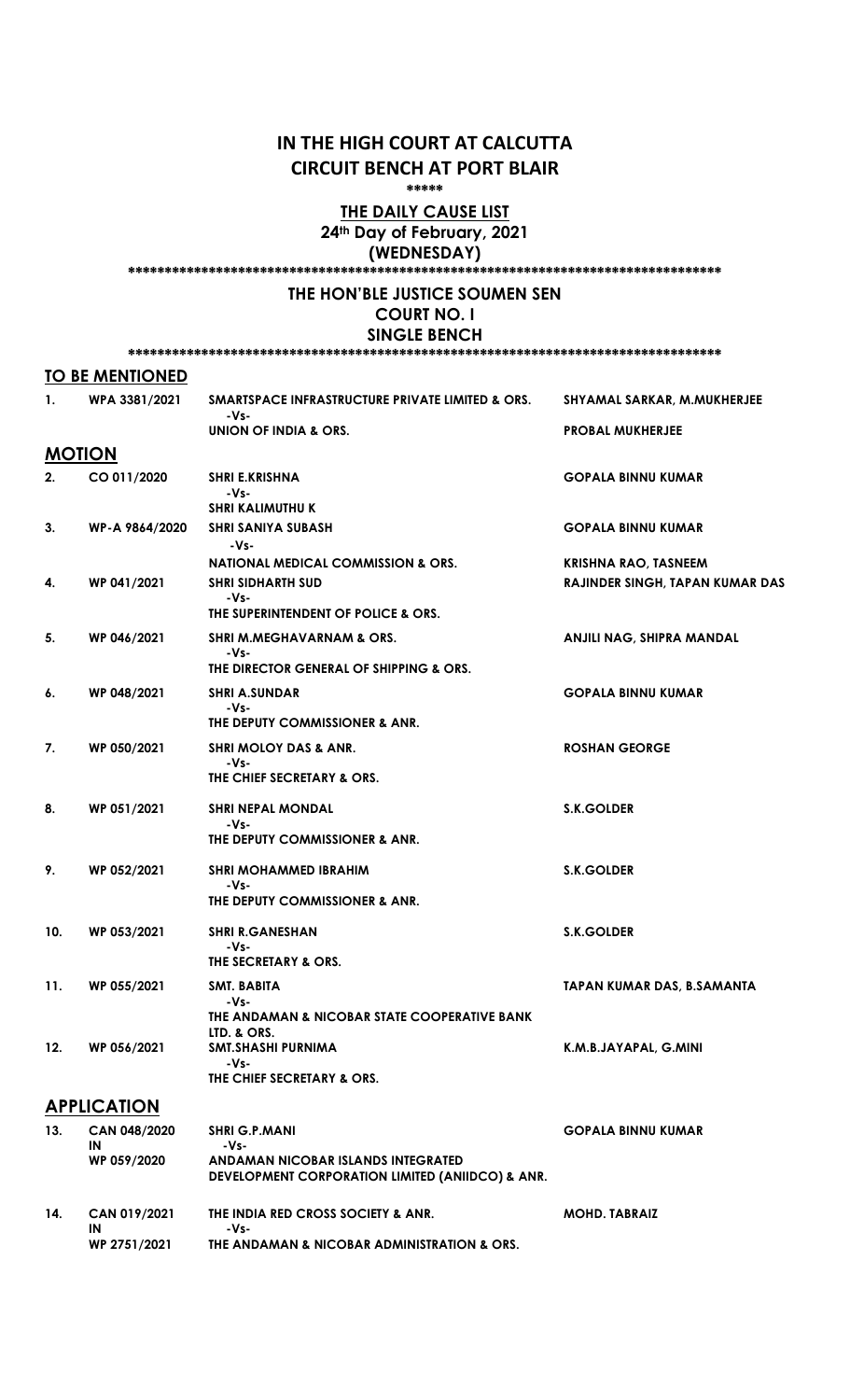#### IN THE HIGH COURT AT CALCUTTA CIRCUIT BENCH AT PORT BLAIR \*\*\*\*\*

### **THE DAILY CAUSE LIST** 24th Day of February, 2021 (WEDNESDAY)

\*\*\*\*\*\*\*\*\*\*\*\*\*\*\*\*\*\*\*\*\*\*\*\*\*\*\*\*\*\*\*\*\*\*\*\*\*\*\*\*\*\*\*\*\*\*\*\*\*\*\*\*\*\*\*\*\*\*\*\*\*\*\*\*\*\*\*\*\*\*\*\*\*\*\*\*\*\*\*\*\*

### THE HON'BLE JUSTICE BIBEK CHAUDHURI

## COURT NO. II

SINGLE BENCH \*\*\*\*\*\*\*\*\*\*\*\*\*\*\*\*\*\*\*\*\*\*\*\*\*\*\*\*\*\*\*\*\*\*\*\*\*\*\*\*\*\*\*\*\*\*\*\*\*\*\*\*\*\*\*\*\*\*\*\*\*\*\*\*\*\*\*\*\*\*\*\*\*\*\*\*\*\*\*\*\*

### SPECIALLY FIXED MATTER

| 1.  | WP-A 2748/2021<br><b>WITH</b><br>WP-A 9844/2020<br>WITH<br>WP-A 9863/2020<br>WITH<br>CRR 1678/2020 | THE UNION TERRITORY THROUGH THE SUPERINTENDENT OF<br><b>POLICE</b><br>$-Vs-$<br><b>DEEPIKA KISHEN &amp; ORS.</b> | DEEP CHAIM KABIR, KRISHNA RAO<br><b>ANJILI NAG</b> |
|-----|----------------------------------------------------------------------------------------------------|------------------------------------------------------------------------------------------------------------------|----------------------------------------------------|
| 2.  | CRR 005/2020                                                                                       | <b>MINATI BISWAS &amp; ORS.</b><br>-Vs-<br>THE LIEUTENANT GOVERNOR & ORS.                                        | <b>ANIMESH MUKHERJEE</b>                           |
|     | <b>TO BE MENTIONED</b>                                                                             |                                                                                                                  |                                                    |
| 3.  | CRR 011/2019                                                                                       | <b>SHRI SUSHEEL DIXIT</b>                                                                                        | <b>G.BINNU KUMAR, S.K.GOLDER</b>                   |
|     |                                                                                                    | $-Vs-$<br>THE STATE & ANR.                                                                                       | <b>KRISHNA RAO, ANJILI NAG</b>                     |
| 4.  | WP 011/2021<br>(DISPOSED OF<br>ON 19-02-2021)                                                      | <b>NANI GOPAL DAS</b><br>-Vs-<br>THE LIEUTENANT GOVERNOR & ORS.                                                  | <b>MOHD. TABRAIZ</b>                               |
|     | <b>MOTION</b>                                                                                      |                                                                                                                  |                                                    |
| 5.  | WP 017/2021                                                                                        | <b>SHRI NARESH HALDER</b><br>-Vs-<br>ANDAMAN & NICOBAR ADMINISTRATION & ANR.                                     | <b>RAJINDER SINGH, T.K.DAS</b>                     |
| 6.  | CRR 007/2020                                                                                       | <b>SHRI PRAKASH CHIMANLAL SHETH</b><br>-Vs-<br>THE STATE & ANR.                                                  | <b>P.MUNDA</b>                                     |
| 7.  | CRR 010/2020                                                                                       | <b>G.RAVI</b><br>$-Vs-$<br>P.LATHA & ORS.                                                                        | <b>R.ARUL PETER</b>                                |
| 8.  | WP 001/2021                                                                                        | <b>SHRI P.VASU DEV &amp; ANR.</b><br>-Vs-<br>THE DEPUTY COMMISSIONER & ANR.                                      | <b>ROSHAN GEORGE</b>                               |
| 9.  | WP 101/2020                                                                                        | SHRI DEV DASS @ DIVA DAS & ANR.<br>-Vs-<br>THE ARBITRATOR, REGISTRAR OF COOPERATIVE SOCIETIES                    | ANJILI NAG, SHIPRA MANDAL, R.PRADEEP               |
| 10. | WP 107/2020                                                                                        | & ORS.<br>THE EXECUTIVE ENGINEER<br>-Vs-<br><b>SMT. S.MANOHARI &amp; ORS.</b>                                    | <b>KRISHNA RAO</b>                                 |
| 11. | WP 118/2020                                                                                        | <b>SHRI ISHTIAK ALI</b><br>-Vs-<br>THE LIEUTENANT GOVERNOR & ORS.                                                | <b>ANANDA HALDER</b>                               |
| 12. | WP 123/2020                                                                                        | <b>SHRI M.KRISHNAN</b><br>-Vs-<br>THE LIEUTENANT GOVERNOR & ORS.                                                 | <b>MOHD. TABRAIZ</b>                               |
| 13. | WP 133/2020                                                                                        | <b>BARATANG FOREST WORKERS' UNION &amp; ANR.</b><br>-Vs-<br>THE UNION OF INDIA & ORS.                            | <b>GOPALA BINNU KUMAR</b>                          |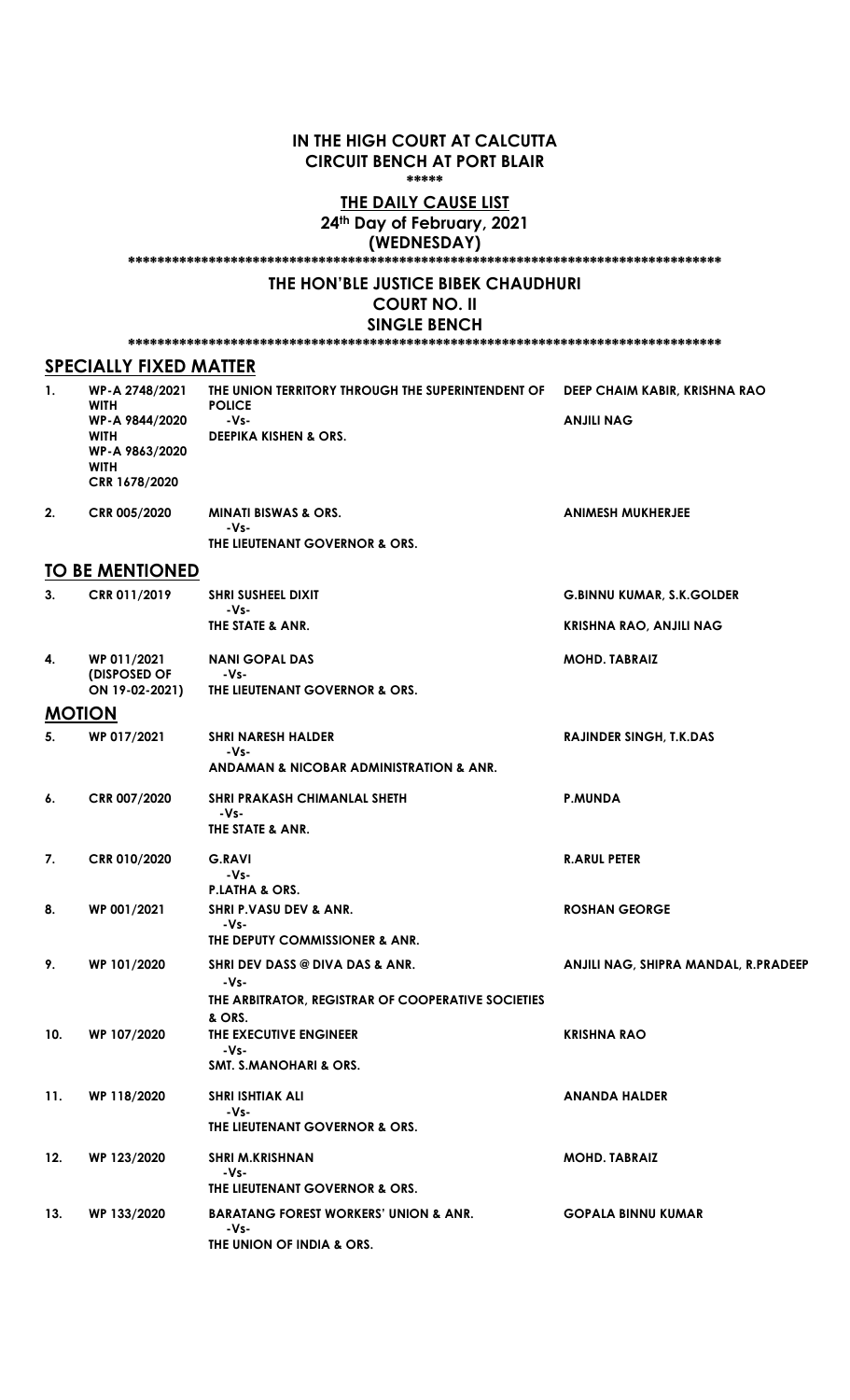| 14. | WP 137/2020                                  | SHRI MOHD. NASRULLAH<br>-Vs-<br>THE COMMISSIONER, GST & ORS.                            | <b>ANANDA HALDER</b>                       |
|-----|----------------------------------------------|-----------------------------------------------------------------------------------------|--------------------------------------------|
| 15. | WP 140/2020                                  | AAAN ENTERPRISES<br>-Vs-<br>ANDAMAN & NICOBAR ADMINISTRATION & ORS.                     | <b>S.AJITH PRASAD</b>                      |
| 16. | WP 145/2020                                  | <b>M/S DIAGNOSTIC SOLUTIONS &amp; ANR.</b><br>-Vs-<br>THE LIEUTENANT GOVERNOR & ORS.    | <b>RAKESH PAL GOBIND</b>                   |
| 17. | WP 149/2020                                  | M/S T.T.TRADING COMPANY & ANR.<br>$-Vs-$<br>THE ANDAMAN & NICOBAR ADMINISTRATION & ORS. | ANJILI NAG, SHIPRA MANDAL                  |
| 18. | WPA 7471/2020<br><b>WITH</b><br>CAN 001/2020 | SMT. SATWANTI DEVI<br>-Vs-<br>THE CHAIRMAN, (SUB DIVISIONA MAGISTRATE) & ANR.           | ANJILI NAG                                 |
| 19. | WPA 8996/2020                                | <b>SHRI M.HAMZA</b><br>-Vs-<br>THE ANDAMAN & NICOBAR ADMINISTRATION & ORS.              | <b>S.GLORIA MARY</b><br><b>ARUN PRASAD</b> |
| 20. | CRR 003/2021                                 | KUMARI SAMAPEEKA BEPARI<br>-Vs-<br>SHRI SHANKARENDU BEPARI & ANR.                       | <b>KAVITA TEWARI RAO</b>                   |
| 21. | WP 025/2021                                  | <b>SMT. APOLINA KINDO</b><br>-Vs-<br>THE LIEUTENANT GOVERNOR & ORS.                     | <b>ANJILI NAG</b>                          |
| 22. | WP 043/2021                                  | SHRI S.SUBRAMANIAN<br>-Vs-<br>THE CHIEF MANAGER (CREDIT) & ORS.                         | <b>GOPALA BINNU KUMAR</b>                  |
| 23. | WP 037/2021                                  | <b>SMT. SEFALI MALLICK &amp; ORS.</b><br>-Vs-<br>THE LIEUTENANT GOVERNOR & ORS.         | <b>ANANDA HALDER</b>                       |
| 24. | WP 040/2021                                  | SMT. SANGITA AGARWAL & ORS.<br>-Vs-<br>THE SUB DIVISIONAL OFFICER                       | ANJILI NAG                                 |

# **APPLICATION**

| 25. | CRM(SPL)002/2019 THE STATE (CBI)<br><b>WITH</b> | $-Vs-$                                                     | <b>RAKESH PAL GOBIND</b>           |
|-----|-------------------------------------------------|------------------------------------------------------------|------------------------------------|
|     | CRA 009/2019                                    | <b>SHRI SHAJAN T.OOMEN &amp; ORS.</b>                      | G.B.KUMAR, ARUL PRASANTH, D.ILANGO |
| 26. | <b>CRAN 027/2019</b><br><b>WITH</b>             | THE STATE<br>-Vs-                                          | <b>KRISHNA RAO</b>                 |
|     | <b>CRA 014/2019</b>                             | <b>SHRI A.JOSEMON</b>                                      | <b>G.BINNU KUMAR</b>               |
| 27. | <b>CRAN 029/2019</b><br><b>WITH</b>             | P.L.MAYAPPAN<br>-Vs-                                       | <b>D.ILANGO</b>                    |
|     | <b>CRR 030/2019</b>                             | THE ASSISTANT WILDLIFE WARDEN                              | A.S.ZINU                           |
| 28. | <b>CRAN 001/2020</b><br>IN                      | <b>SHRI JANAK RAM</b><br>$-Vs-$                            | R.P.GOBIND, P.MENON                |
|     | <b>CRR 002/2020</b>                             | SMT SITAMMA & ANR.                                         | A.K.MANDAL                         |
| 29. | <b>CRAN 001/2021</b><br>IN                      | <b>SHRI HARISH KUMAR &amp; ANR.</b><br>-Vs-                | <b>RAKESH PAL GOBIND</b>           |
|     | <b>CRR 012/2018</b>                             | THE STATE (CBI)                                            |                                    |
| 30. | <b>FMAT 002/2020</b>                            | <b>SHRI JAVED NISAR</b><br>-Vs-                            | K.M.B.JAYAPAL, G.MINI              |
|     |                                                 | THE MANAGER, UNITED INDIA INSURANCE COMPANY<br>LTD. & ANR. | <b>ANITA HEGDE, ARUL PRASANTH</b>  |